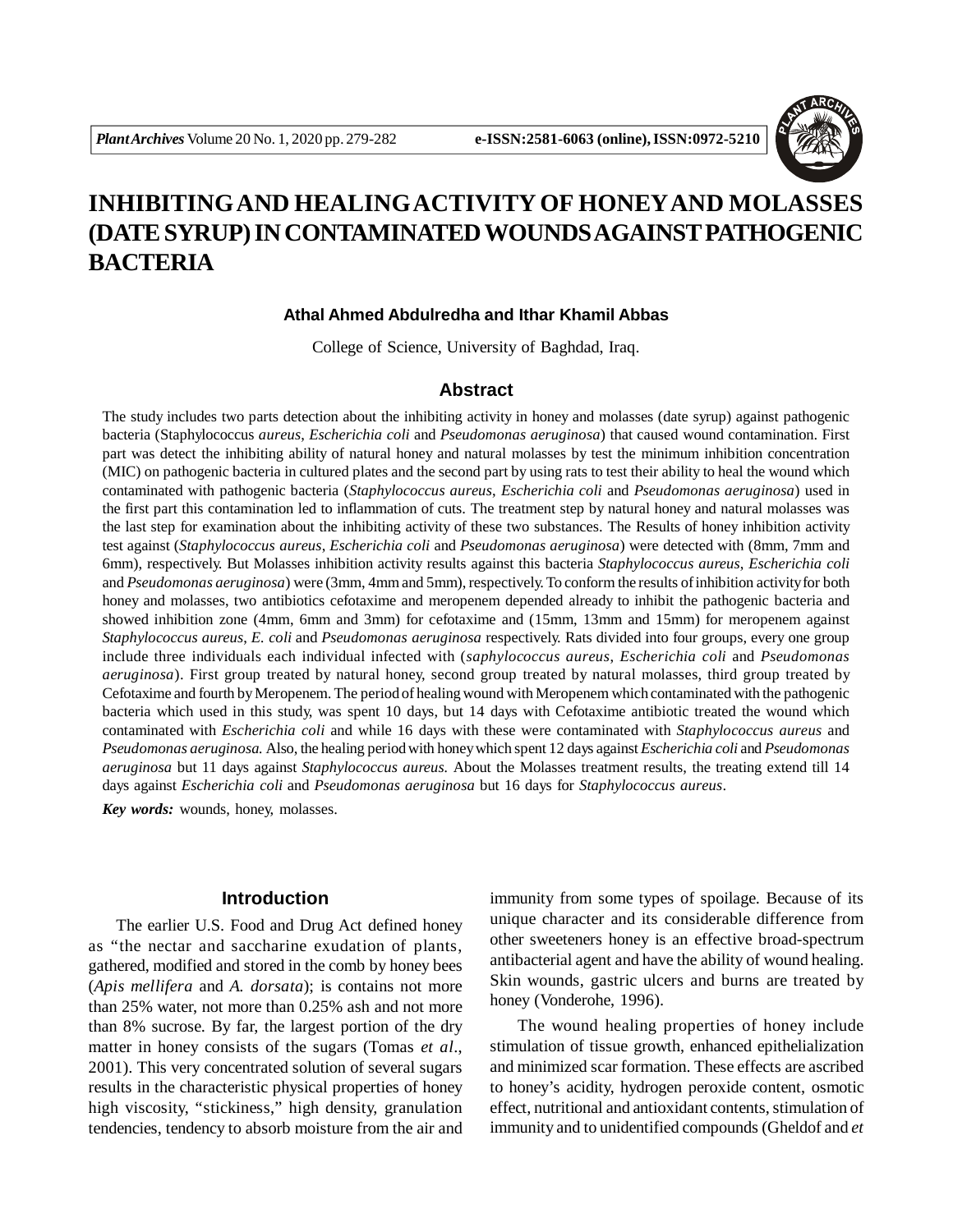| <b>Common</b> | <b>Scientific</b> | E.      | <b>Staphylococcus</b> | Pseudomonas |
|---------------|-------------------|---------|-----------------------|-------------|
| name          | name              | c oli   | <i>aureus</i>         | aeruginosa  |
| Natural Honey | Apis mellifera    |         |                       |             |
| German Honey  | Apis mellifera    |         |                       |             |
| LocalHoney    | Apis mellifera    |         |                       |             |
| TurkishHoney  | Apis mellifera    |         |                       |             |
| LSD value     |                   | $2.19*$ | $2.66*$               | $2.08*$     |
| * $(P<0.05)$  |                   |         |                       |             |

**Table 1:** Antibacterial activity of honey.

*al.,* 2002). Prostaglandins and nitric oxide play a major role in inflammation, microbial killing and the healing process **(**Diegelmann and Evans, 2004). Honey was found to lower prostaglandin levels and elevate nitric oxide end products. These properties might help to explain some biological and therapeutic properties of honey, particularly as an antibacterial agent or wound healer (Mundo and *et al.,* 2004).

The major minerals of *Phoenix dactylifera* L*.* are selenium, copper, potassium and magnesium. It is contained a high percentage of carbohydrate, fat, minerals, protein, vitamins and a high percentage of dietary fiber. There are at least 15 minerals in dates. The percentage of each mineral in dates syrup varies from 0.1 - 916 mg/100 g date depending on the type of mineral. In many varieties potassium can be found at a concentration as high as 0.9% in the flesh. (Al-Shahib and Marshall, 2003).

Other minerals and salts that are found in various proportions include boron, calcium cobalt, copper, fluorine,

**Table 2:** Activity of antibiotics against (*Staphylococcus aureus, Escherichia coli* and *Psuedomonas aeruginosa*).

| <b>Antibiotic</b> | Escherichia coli | Staphylococcus aureus | Pseudomonas<br>aeruginosa |  |
|-------------------|------------------|-----------------------|---------------------------|--|
| Cefotaxime (mm)   | 6.0              | 4.0                   |                           |  |
| Meropenem (cm)    | 1.3              | 1.5                   |                           |  |
| LSD value         | $2.061*$         | $1.736*$              | $.328*$                   |  |
| * $(P<0.05)$ .    |                  |                       |                           |  |

| <b>Table 3:</b> Antibacterial activity of molasses. |  |  |
|-----------------------------------------------------|--|--|
|                                                     |  |  |

| Common          | <b>Scientific</b> | E.        | <b>Staphylococcus</b> | <b>Pseudomonas</b> |  |
|-----------------|-------------------|-----------|-----------------------|--------------------|--|
| name            | name              | c oli     | aureus                | aeruginosa         |  |
| Natural         | Phoenix           | 4         | 3                     |                    |  |
| Molasses        | dactylifera L.    |           |                       |                    |  |
| AL-tajy local   | Phoenix           |           |                       |                    |  |
| molasses        | dactylifera L.    |           | $\theta$              |                    |  |
| Iranian         | Phoenix.          |           | $\Omega$              |                    |  |
| Molasses        | dactylifera L.    |           |                       |                    |  |
| Karbala factory | Phoenix           |           | 0                     | $\Omega$           |  |
| Molasses        | dactylifera L.    |           |                       |                    |  |
| LSD value       |                   | $1.945*m$ | $1.372*$              | $2.064*$           |  |
| $*(P<0.05).$    |                   |           |                       |                    |  |

iron, magnesium, manganese, potassium, phosphorous, sodium zinc, aluminum, cadmium, chloride, lead and sulphur (El-Sohaimy and Hafez, 2010). Dates syrup contain elemental fluorine that is useful in protecting teeth against decay (Gad and *et al*., 2010). Selenium, another element believed to help prevent cancer and important in immune

function, is also found in dates syrup. Date syrup had been assessed for the presence of antioxidant compounds such as anthocyanins, vitamins, carotenoids and phenolic compounds. Antibacterial properties were also exhibited by date palm extract, which could inhibit the growth of Gram positive and Gram negative bacteria (Hasnaoui and *et al*., 2010; Tan and *et al*., 2011).

## **Materials and Methods**

#### **Experiment of wounds healing on rats**

Scalpel used to infect laboratory animals to make surface wounds at skin layer. The length of incisions were ranges between (1cm-1.5cm) and with a depth ranges from 1mm to 2mm on the side of the abdominal region in male and female rats that weight (200-250)g at room temperature and with age ranges from 5 to 6 months. After injury of the animals and happen of wounds the next step was infected these wounds by pathogenic bacteria *Staphylococcus aureus, Escherichia coli and Pesudomoans aeruginosa*. Then left for 24 hours that

make hurts inflammation. (Jessica and Martha, 2010). After the inflammation the healing process be the last step to improve the honey and molasses ability for treating wounds and inhibiting the pathogenic bacteria.

The natural honey, molasses, Cefotaxime and Meropenem antibiotics that used for treatment the contaminated wounds. The incisions was infected by the following bacteria (*Staphylococcus auerus, Pseudomonas and E. coli*). The laboratory rats divided according to groups each groups contain three individuals as shown in (Table 4). (Hawk, *et al*., 2005)

# **Minimum Inhibition concentration testing**

The appropriate antimicrobial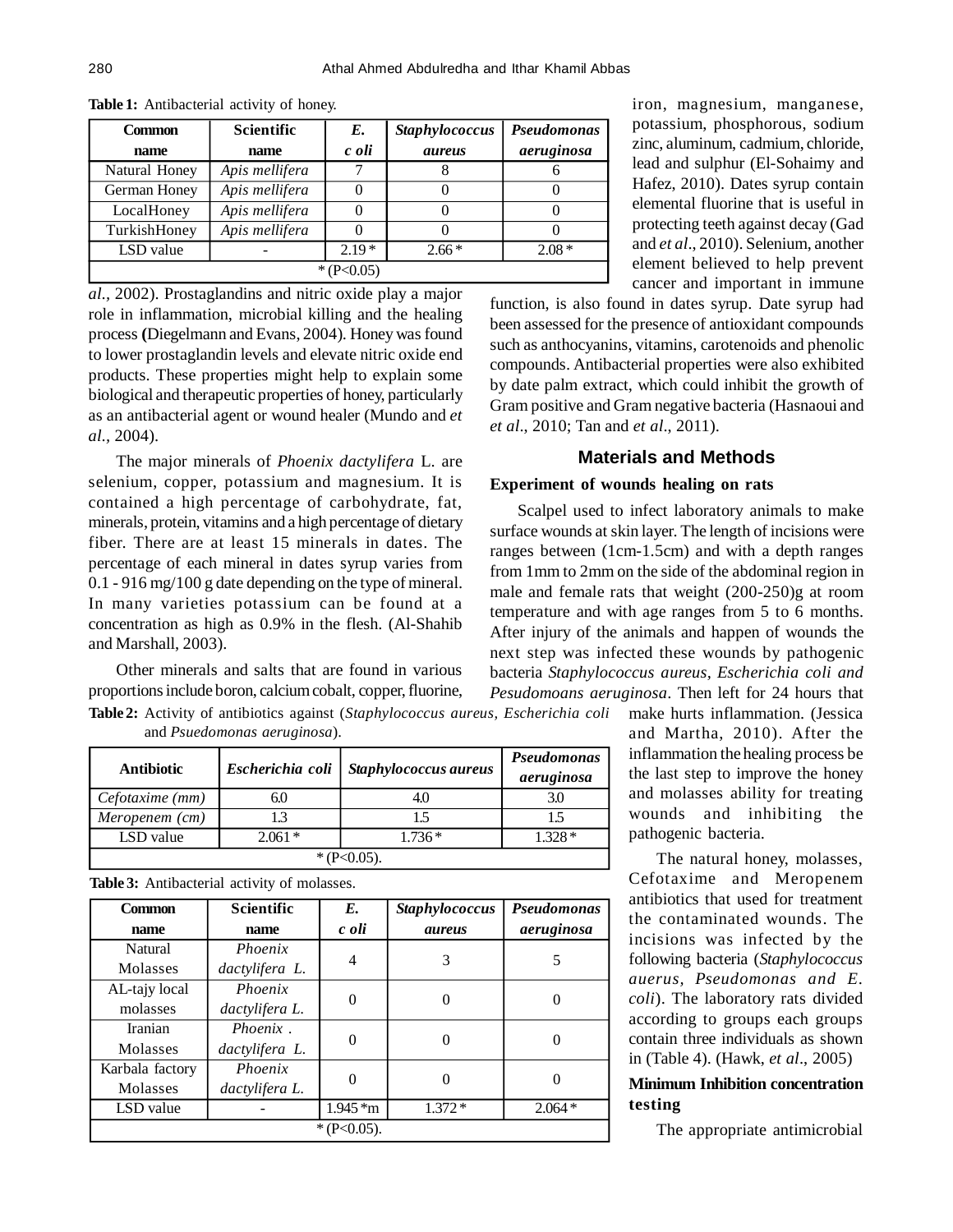| <b>Type</b>      | Escherichia coli | Staphylococcus aureus | Pseudomonas<br>aeruginosa |  |
|------------------|------------------|-----------------------|---------------------------|--|
| Meropenem        | 10               | 10                    | 10                        |  |
| Cefotaxime       | 14               | 16                    | 16                        |  |
| Natural honey    | 12               | 11                    | 12                        |  |
| Natural molasses | 14               | 16                    | 14                        |  |
| LSD value        | $2.59*$          | $3.06*$               | $3.14*$                   |  |
| * $(P<0.05)$ .   |                  |                       |                           |  |

**Table 4:** Comparison of the period time of inhibiting activity of the studied parameters (Meropenem, Cefotaxime, natural honey and molasses).

impregnated disks or the antibacterial substances (honey and molasses) placed on the surface of the agar. Then the dispenser put over the agar plate and firmly press the plunger once to dispense the disks or substance onto the surface of the plate. (Wayne, 2006). The dispenser off the plate left and using forceps sterilized by either cleaning them with an alcohol pad or flaming them with is opropyl alcohol, touch each disk on the plate to ensure complete contact with the agarsurface. (Jorgenesn, 2007). The disk should not move it has contacted the agar surface even if the disk is not in the proper location, because some of the antibacterial begins to diffuse immediately upon contact with the agar then incubated the plate for a full 24 hours before reading (Winn, 2006).

## **Results and Discussion**

The results of Minimum Inhibition concentration against (*Escherichia coli Staphylococcus aureus* and in *Pseudomonas aeruginosa*) were (7mm, 8mm and 6mm), respectively for natural honey table 1. But (6mm, 4mm and 3mm) for Cefotaxime antibiotic respectively and (13mm, 15mm and 15mm) respectively for Meropenem antibiotic table 2.

LSD results of honey of the pathogenic bacteria (*Escherichia coli*, *Staphylococcus aureus* and *Pseudomonas aeruginosa*) were (2.19, 2.66 and 2.08) respectively, In compare with the two types of antibiotics (Cefotaxime and Meropenem) that used to treat contaminated wounds by pathogenic bacteria (*Escherichia coli*, *Staphylococcus aureus* and *Pseudomonas aeruginosa*), results of LSD were (2.061, 1.0736 and 1.328).

The results of Minimum Inhibition concentration against (*Escherichia coli Staphylococcus aureus and in Pseudomonas aeruginosa*) were (4mm, 3mm and 5mm) respectively for natural Molasses, table 3. But (6mm, 4mm and 3mm) for Cefotaxime antibiotic respectively and (13mm, 15mm and 15 mm) respectively for Meropenem antibiotic plates 3 (10-12)

LSD results of natural Molasses of the pathogenic bacteria. In compare with the two types of antibiotics

Cefotaxime and Meropenem that used to treat contaminated wounds by pathogenic bacteria (*Escherichia coli, Staphylococcus aureus* and *Pseudomonas aeruginosa*), in (Table 3). There is significance differences P<0.05 among the studied parameters.

LSD of *Escherichia coli* is 2.59

molasses, cefotaxime and meropenem) and 3.06 the result related to *Staphylococcus aureus* also its 3.14 of *Pseudomonas aeruginosa*. So it gives indicate there is significance difference. P<0.05. for the four substances (honey,

## **Conclusion**

From the current results the following can be concluded:

- 1. Raw honey has inhibiting activity against pathogenic bacteria (*Staphylococcus aureus, Pseudomonas aeruginosa* and *Escherichia coli).*
- 2. Natural molasses (date syrup) has inhibiting ability against pathogenic bacteria. (*Staphylococcus aureus, Pseudomonas aeruginosa* and *Escherichia coli.*
- 3. Processed honey and molasses have no inhibiting activity against pathogenic bacteria. (*Staphylococcus aureus, Pseudomonas aeruginosa* and *Escherichia coli).*
- 4. Raw honey have inhibiting activity better than Cefotaxime antibiotic and molasses against pathogenic bacteria (*Staphylococcus aureus, Pseudomonas aeruginosa* and *Escherichia coli)*.

#### **References**

- Al-Shahib, W. and R.J. Marshall (2003). The fruit of the date palm: its possible use as the best food for the future?. *Food Sci.,* **54(4):** 247-59.
- Diegelmann, R. and M.C. Evans (2004). Wound healing: an overview of acute, fi brotic and delayed healing. *Front Biosci.,* **9:** 283-289.
- El-Sohaimy, S.A. and E.E. Hafez (2010). Biochemical and Nutritional Characterizations of Date Palm Fruits (*Phoenix dactylifera.)*. *Journal of Applied Sciences Research.,* **8:** 1060-1067.
- Gad, A.S., A.M. Kholif and A.F. Sayed (2010). Evaluation of the Nutritional Value of Functional Yogurt Resulting from Combination of Date Palm Syrup and Skim Milk: American *Journal of Food Technology.,* **5(4):** 250-259.
- Gheldof, N., X.H. Wang and N.J. Engeseth (2002). Identification and quantification of antioxidant components of honeys